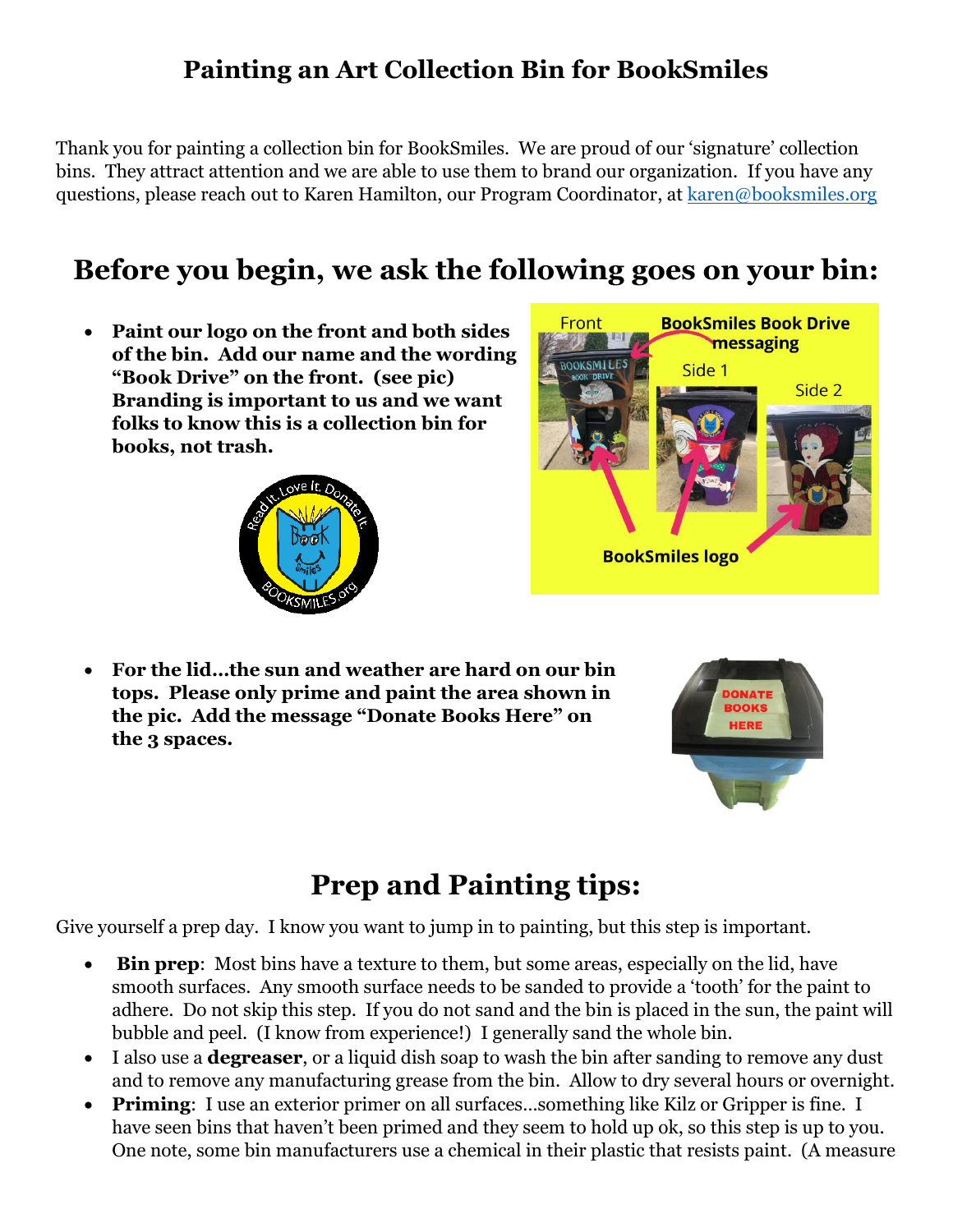to help remove unwanted graffiti.) The priming and sanding process helps your paint adhere better. For priming and painting, make sure you are not in temperatures in excess of 85 degrees and high humidity. The primer and paint will not cure in those conditions. If it feels tacky to the touch…your paint has not cured.

- **Paints:** I have used Acrylic craft paints (Michaels) on all my bins. Larry has used outdoor latex paints from Lowes and Home Depot on some. Both seem to work well. **(See materials list below for the best products I've found so far.)**
- **Sealing:** After your paint has dried for a few days, you should apply an exterior sealer. Can use either a spray or brush on type. I usually apply 2 coats of the brush on type.

What to paint on your bin. This is up to you. Please do not do a splatter paint technique. We've had one of those and it looked sloppy. Also, please no political messages, offensive language, or religious themes. If you are unsure, feel free to contact Karen at the above email.

#### **Here are some bins we love…**



## **Bin Painting Materials List**

#### **Primer: Home Depot**

Internet #306920690 Model # 1900-0100-01 Store SKU #626633 \$25.98/gal



#### **Sealer: Home Depot**

Internet #100674057 Model # 242057 Store SKU #939113 \$9.98/30 oz